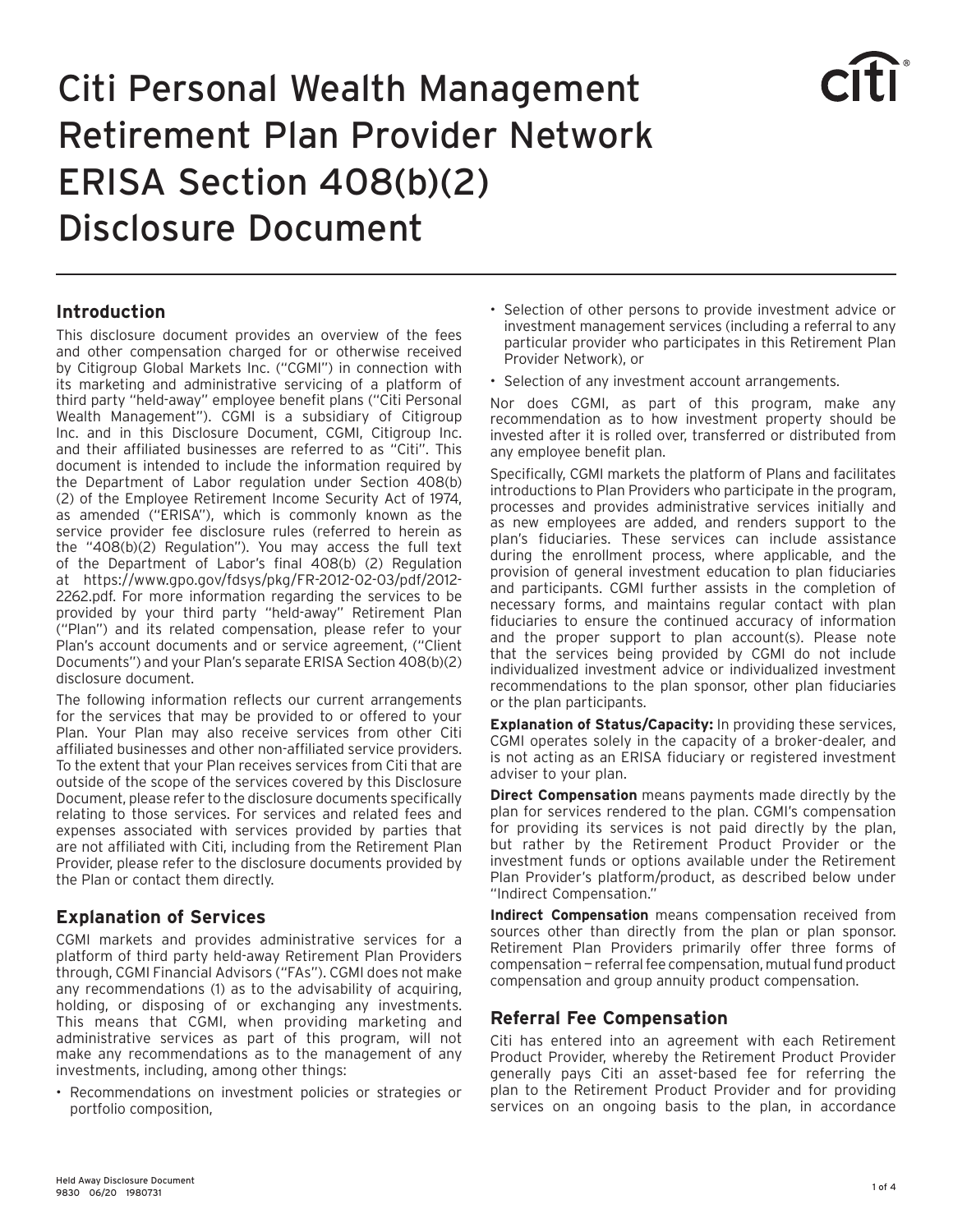with the selling agreement between Citi and the Retirement Product Provider. These services include (but are not limited to) providing information to plan sponsors when the plan sponsor is selecting a Retirement Product Provider and general investment related information and education; conducting enrollment meetings; and providing participant education and information regarding investment. *These fees, if applicable, are specified in your plan's Client Documents or in the Retirement Product Provider's separate 408(b)(2) disclosure document.*

#### **Mutual Fund Product Compensation**

Plan participants may invest directly in registered mutual funds. Citi receives trail commissions (i.e., ongoing commissions paid to the FA each year that the investment is owned) in the form of commissions and for servicing the plan in the form of 12b-1 fees. The amount of compensation payable is determined by the share class selected by the plan sponsor. These fees, if applicable, are specified in the mutual fund's prospectus and statement of additional information (collectively referred to as the "prospectus"). *For further information, refer to the information/website for that particular provider and the website for the applicable mutual fund.*

#### **Group Annuity Product Compensation**

Retirement Product Providers may compensate Citigroup Life Agency, LLC, and in California, Citigroup Life Insurance Agency, LLC ("CLA") on Citi's sales of their group annuity products, pursuant to agreements between CLA and the issuing insurance company. The payments may take the form of sales commission in the first year and "trail commissions" (i.e., ongoing commissions paid to the FA each year that the investment is owned). These commissions, if applicable, are specified in your plan's Client Documents or in the Retirement Product Provider's separate 408(b)(2) disclosure document.

# **Termination Fee**

Citi does not impose a termination fee. Nevertheless, redemption, termination and other fees may apply with respect to the termination or redemption of investments or products, including Retirement Product Provider products, held by the plan. For more information about these fees, if any, please consult the Retirement Product Provider's documents and agreements related to such investments and products.

#### **Investment Options**

For detailed fee information on the investments available through your Retirement Product Provider's retirement plan product/platform for potential acquisition by your plan and its participants, including mutual funds, please refer to the account agreements and disclosure documents provided to you by the Retirement Product Provider and, for investment options, the prospectus and statement of additional information, offering memoranda, descriptive brochure, or similar document.

#### *Additional disclosures regarding compensation that may be received by Citi or related parties*

Citi or a related party may receive other forms of compensation not disclosed above. Generally, these payments are not attributable to any individual account or client.

#### **Marketing Support, Conferences, Sales Meetings, and Similar Activities**

Citi may receive marketing and training support payments, conference subsidies, and other types of financial and nonfinancial compensation and incentives from mutual fund companies, insurance and annuity companies and other investment product distributors, investment advisors, broker-dealers and other vendors to support the sale of their products and services to Citi clients. These payments may include reimbursement for Citi's participation in sales meetings, seminars and conferences held in the normal course of business. These payments may also include reimbursements for costs and expenses incurred by Citi in sponsoring conferences, meetings and similar activities. These payments are received by Citi in connection with all of its client accounts and are not dependent or related to the amount of assets invested in your plan account. Because they are based on all of Citi's client accounts, they cannot reasonably be allocated to any particular account. The providers independently decide what they will spend on these types of activities and do not share this information with Citi subject to regulatory guidelines and Citi policies. The amount of any expense reimbursement or payment to Citi is dependent on which activities Citi participates in or sponsors; the amount of that participation, prior sales and asset levels and other factors and is determined by the provider.

Citi Personal Wealth Management ("CPWM"), CGMI or its affiliates may coordinate with fund families, or insurance or annuity providers, in developing marketing, training and educational plans and programs, and this coordination might be greater with some fund companies or providers than others, depending on relative size, quality and breadth of fund or product offerings, client interest and other relevant factors. Representatives of approved fund companies or providers whether they remit revenue sharing payments or not  $-$  are typically provided access to CPWM branch offices and Financial Advisors for educational, marketing and other promotional efforts subject to the discretion of CPWM managers. Although all approved fund companies or providers are provided with such access, some fund companies or providers devote more staff or resources to these activities and therefore may have enhanced opportunities to promote their products to Financial Advisors. These enhanced opportunities could, in turn, lead Financial Advisors to focus on those funds, annuities or other products when recommending investments to customers instead of on funds, annuities or other products from those providers that do not commit similar resources to educational, marketing and other promotional efforts.

#### **Receipt of Gifts, Gratuities and Nonmonetary Compensation to Citibank and Citi**

From time-to-time, third-party vendors (such as investment product distributors and providers, mutual fund companies, investment advisors, insurance and annuity companies, broker-dealers, wholesalers, etc.) may provide your Financial Advisor, CPWM, or CGMI or its affiliates with non-monetary gifts and gratuities, such as promotional items (i.e., coffee mugs, calendars or gift baskets), meals, entertainment and access to certain industry-related conferences or other events (collectively, "gifts").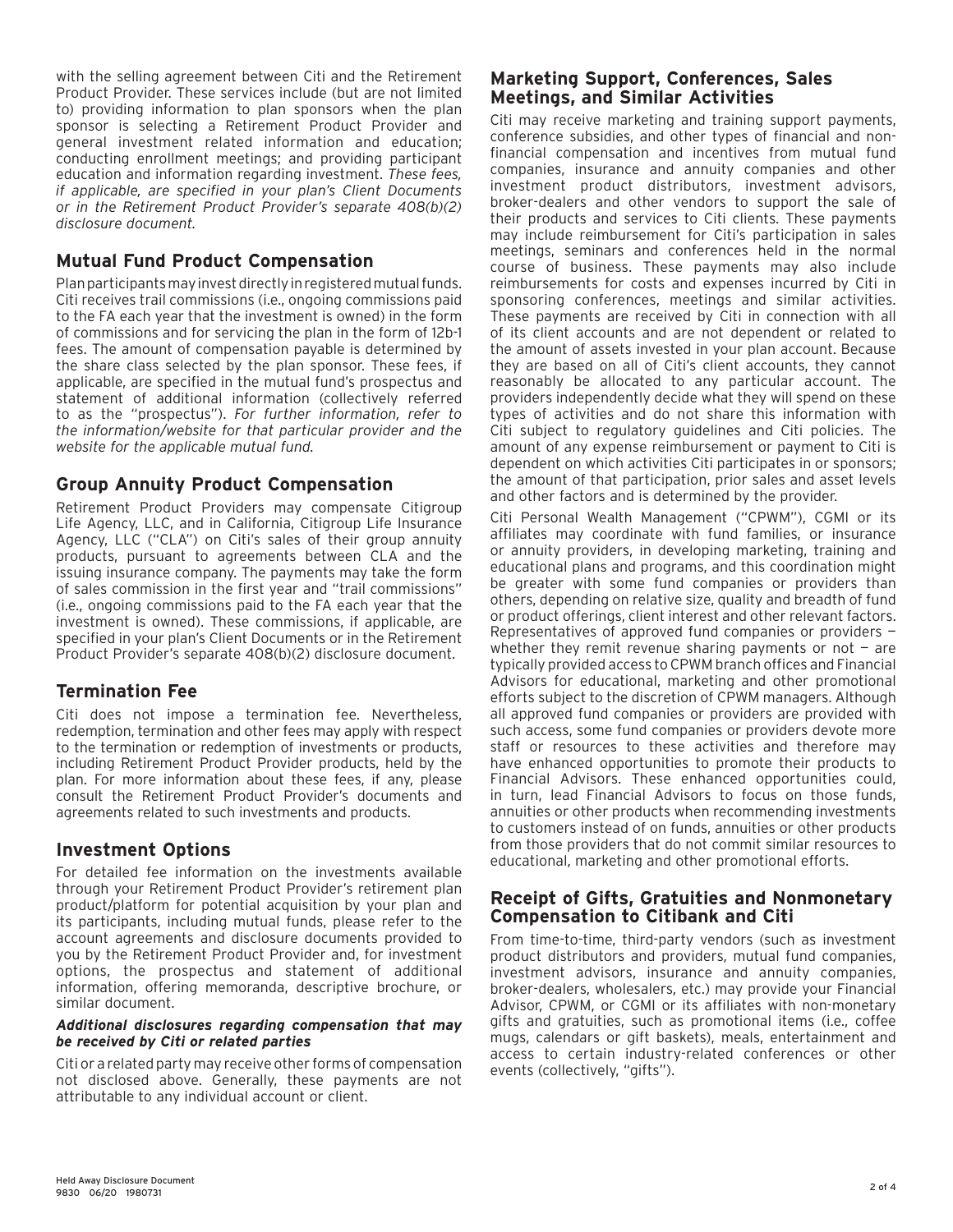CPWM has implemented policies and procedures to help ensure compliance with all applicable laws and regulations (including the U.S. Bank Bribery Act and the U.S. Foreign Corrupt Practices Act). These are intended to ensure that CPWM and its employees avoid actual or perceived conflicts of interest when giving or receiving gifts and entertainment from relevant parties. The policies and procedure limit the maximum value that may generally be received by an individual to (i) \$100.00 in any calendar year for a gift, and (ii) \$250.00 for meals and entertainment (sporting events,

theater, or other comparable entertainment), in each case (subject to preapproval), per vendor, per day, and an aggregate maximum of \$1,000.00 per calendar year per vendor.

The foregoing must be appropriate, customary and reasonable and clearly not meant to influence CPWM business or serve as a "quid pro quo" for it to be accepted. To the extent any gift, gratuity or non-monetary compensation is paid to or received by CGMI, CPWM or its employees, CPWM believes it is insubstantial with respect to any account or client.